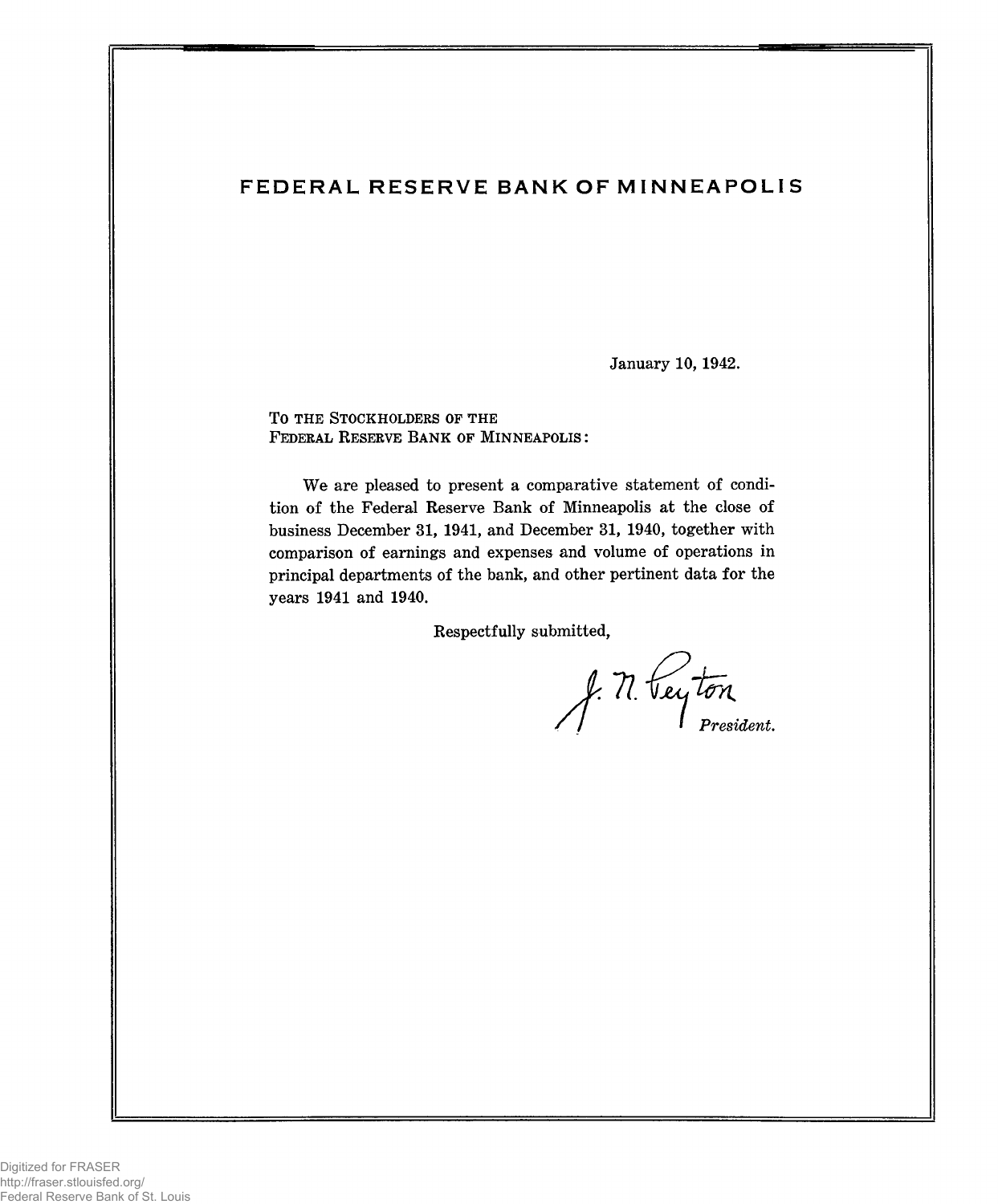## STATEMENT OF CONDITION

### ASSETS

|                                                                       | Dec. 31, 1941 | Dec. 31, 1940            |
|-----------------------------------------------------------------------|---------------|--------------------------|
| Gold Certificates on Hand and Due from U.S. Treasury \$394,664,696.95 |               | \$311,096,117.47         |
|                                                                       | 401,194.84    | 331,923.27               |
|                                                                       | 5,418,238.49  | 6,576,020.77             |
|                                                                       |               |                          |
|                                                                       |               | \$318,004,061.51         |
| Bills Discounted:                                                     |               |                          |
| Secured by U.S. Government Obligations, Direct and                    |               |                          |
|                                                                       | 50,000.00     | \$<br>109,250.00         |
|                                                                       |               | 107,281.08               |
|                                                                       | 50,000.00     | \$<br>216,531.08         |
|                                                                       | 513,994.01    | 218,577.11<br>\$         |
|                                                                       |               |                          |
| U. S. Government Securities, Direct and Guaranteed:                   |               |                          |
|                                                                       |               | \$36,611,000.00          |
|                                                                       | 22,931,000.00 | 25,636,500.00            |
| <u>Bills ………………………………………………………………………………</u>                           | 306,000.00    | ------------------------ |
|                                                                       |               |                          |
| Total U.S. Government Securities, Direct and                          |               |                          |
|                                                                       |               | \$62,247,500.00          |
|                                                                       |               | \$62,682,608.19          |
|                                                                       | 459.65        | \$<br>459.65             |
|                                                                       | 651,000.00    | 1,513,500.00             |
|                                                                       | 26,570,679.45 | 19,555,657.42            |
|                                                                       | 1,338,161.57  | 1,367,008.01             |
|                                                                       | 1,309,108.52  | 1,395,171.19             |
|                                                                       |               | \$404,518,465.97         |
|                                                                       |               |                          |
| <b>LIABILITIES</b>                                                    |               |                          |
| Federal Reserve Notes in Actual Circulation\$206,509,760.00           |               | \$158,709,015.00         |
| Deposits:                                                             |               |                          |
|                                                                       |               | \$174,476,119.29         |
|                                                                       |               | 22,856,979.54            |
|                                                                       | 16,796,440.13 | 17,048,559.62            |
|                                                                       | 10,813,884.48 | 5,376,777.54             |
|                                                                       |               | \$219,758,435.99         |
|                                                                       |               |                          |
|                                                                       |               | \$16,343,592.98          |
|                                                                       | 83,955.53     | 81,540.18                |
|                                                                       |               | \$394,892,584.15         |
| CAPITAL ACCOUNTS                                                      |               |                          |
|                                                                       | 3,003,150.00  | 2,974,500.00<br>S.       |
|                                                                       | 3,152,420.27  |                          |
|                                                                       |               | 3,152,420.27             |
|                                                                       | 1,000,298.87  | 1,000,298.87             |
|                                                                       | 2,516,647.17  | 2,498,662.68             |
|                                                                       |               | \$404,518,465.97         |
|                                                                       |               |                          |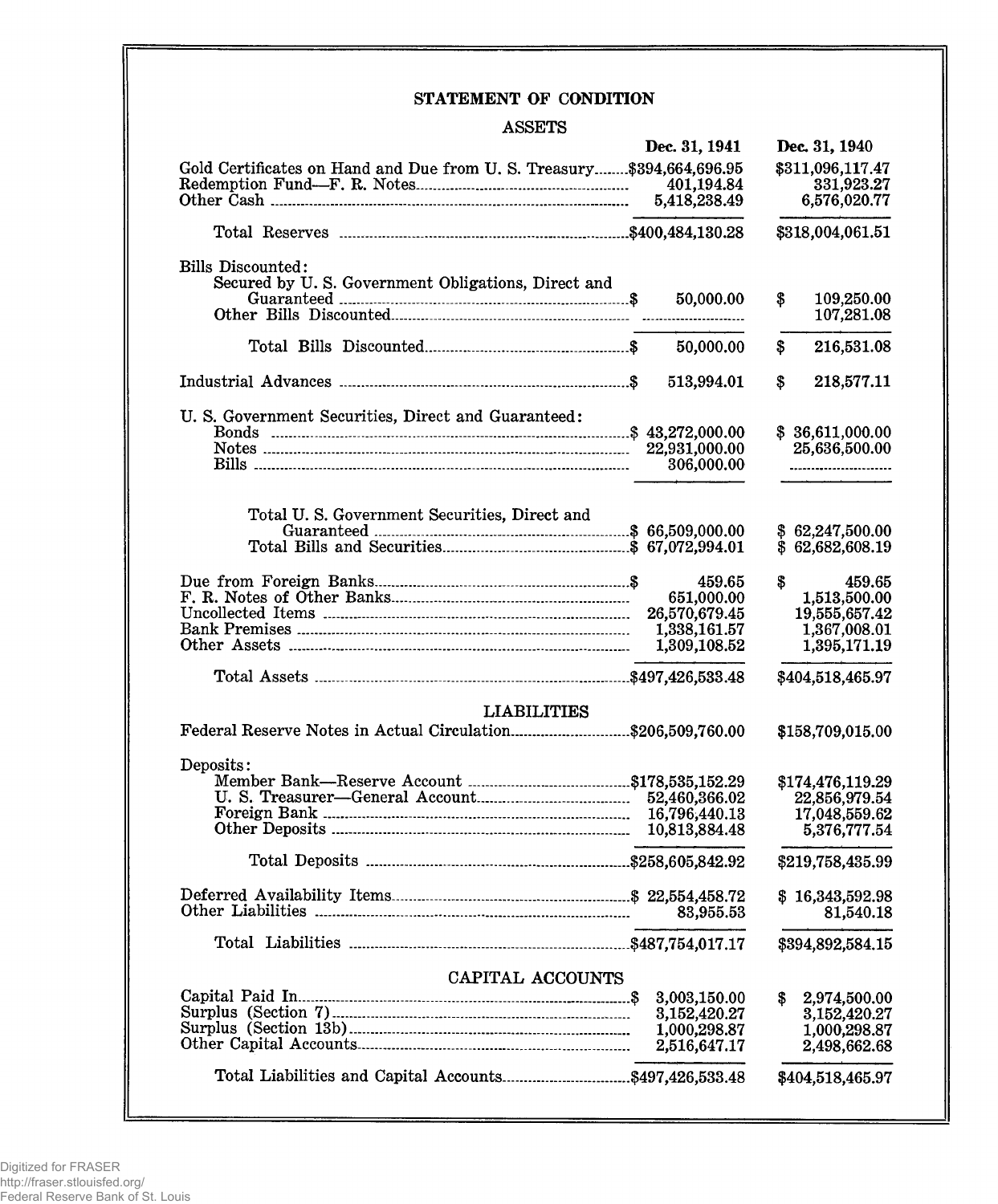| <b>EARNINGS AND EXPENSES</b><br>Earnings from:                                                   |   | 1941                  |                   | 1940                      |
|--------------------------------------------------------------------------------------------------|---|-----------------------|-------------------|---------------------------|
|                                                                                                  |   | 2,649.35              | \$                | 2,755.97                  |
|                                                                                                  |   |                       |                   |                           |
|                                                                                                  |   | 1,191,361.92          |                   | 1,237,338.58              |
|                                                                                                  |   | 20,790.46             |                   | 15,264.51                 |
| Commitments to make Industrial Advances                                                          |   | 416.03                |                   | 573.39                    |
|                                                                                                  |   | 8,019.02              |                   | 9,570.48                  |
|                                                                                                  |   |                       | \$                | 1,265,502.93              |
| Expenses:                                                                                        |   |                       |                   |                           |
|                                                                                                  |   | 985,407.91            | \$                | 912,702.80                |
| Assessment for Expenses of Board of Governors of the                                             |   | 40,614.36             |                   | 38,397.55                 |
| <b>Federal Reserve Currency:</b>                                                                 |   |                       |                   |                           |
|                                                                                                  |   | 44,141.35<br>5,264.90 | \$                | 28,214.89<br>5,619.03     |
|                                                                                                  |   |                       |                   |                           |
|                                                                                                  |   |                       | \$                | 984,934.27                |
|                                                                                                  |   | 147,808.26            | \$                | 280,568.66                |
| <b>Additions to Current Net Earnings:</b>                                                        |   |                       |                   |                           |
| Profits on Sales of U.S. Government Securities \$                                                |   | 40,889.24             | \$                | 363,420.92                |
|                                                                                                  |   | 17,229.77             |                   | 53,782.23                 |
|                                                                                                  |   | 58,119.01             | $\mathbf{\$}$     | 417,203.15                |
| Deductions from Current Net Earnings:<br>Losses and Reserves for Losses on Industrial Advances\$ |   | 4,853.82              | $\boldsymbol{\$}$ | 499.00                    |
| Special Reserves and Charge-Offs on Bank Premises                                                |   | 2,809.14              |                   | 3,020.81                  |
|                                                                                                  |   | 7,662.96              | \$                | 3,519.81                  |
|                                                                                                  |   | 50,456.05             | \$                | 413,683.34                |
|                                                                                                  | ደ | 198,264.31            | $\mathbf{s}$      | 694,252.00                |
|                                                                                                  |   | 179,789.68            | $\mathbf{\$}$     | 177,400.58                |
|                                                                                                  |   |                       |                   | $-385.09$                 |
|                                                                                                  |   | 490.14                |                   |                           |
|                                                                                                  |   | 17,984.49             |                   | 517,236.51                |
| SURPLUS ACCOUNT (SECTION 7)                                                                      |   |                       |                   |                           |
|                                                                                                  |   |                       | S.                | 3,152,420.27              |
|                                                                                                  |   | 17,984.49             |                   | 517,236.51                |
|                                                                                                  |   | 17,984.49             |                   | 517,236.51                |
|                                                                                                  |   |                       | S.                | 3,152,420.27              |
| SURPLUS ACCOUNT (SECTION 13b)                                                                    |   |                       |                   |                           |
|                                                                                                  |   |                       | \$                | 1,000,683.96<br>$-385.09$ |
|                                                                                                  |   |                       |                   |                           |
|                                                                                                  |   |                       | S.                | 1,000,298.87              |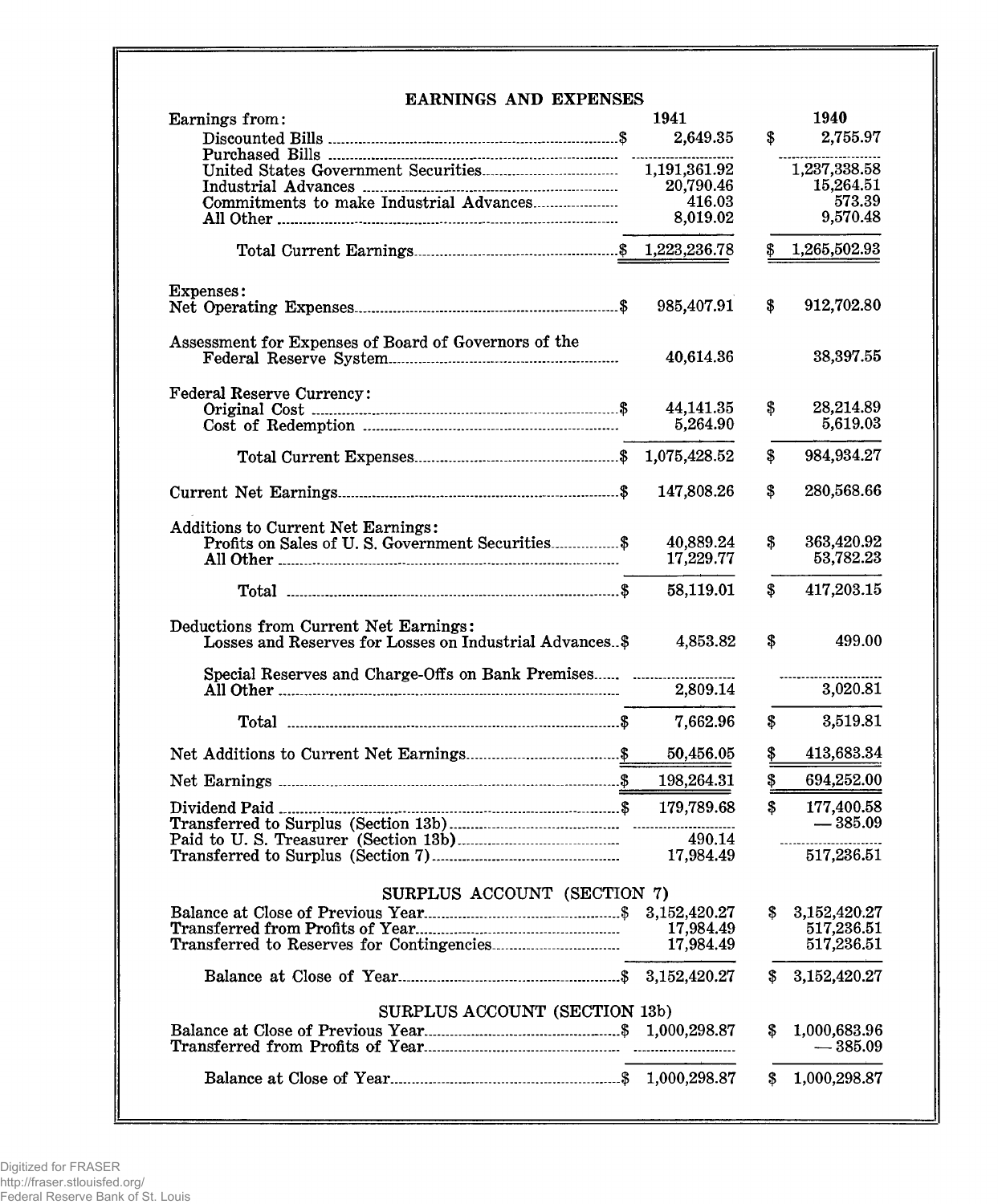## VOLUME OF OPERATIONS IN PRINCIPAL DEPARTMENTS

| 1941    |                                                                                                                                                                                                                                                                                                                                                                                                                                                                                                                                                                                                                         | 1940                                                                                                                                                            |                                                                                                                                                           |  |
|---------|-------------------------------------------------------------------------------------------------------------------------------------------------------------------------------------------------------------------------------------------------------------------------------------------------------------------------------------------------------------------------------------------------------------------------------------------------------------------------------------------------------------------------------------------------------------------------------------------------------------------------|-----------------------------------------------------------------------------------------------------------------------------------------------------------------|-----------------------------------------------------------------------------------------------------------------------------------------------------------|--|
| Number  | Amount (In<br>Thousands)                                                                                                                                                                                                                                                                                                                                                                                                                                                                                                                                                                                                | Number                                                                                                                                                          | Amount (In<br>Thousands)                                                                                                                                  |  |
|         |                                                                                                                                                                                                                                                                                                                                                                                                                                                                                                                                                                                                                         |                                                                                                                                                                 |                                                                                                                                                           |  |
|         |                                                                                                                                                                                                                                                                                                                                                                                                                                                                                                                                                                                                                         |                                                                                                                                                                 | 2,391<br>580                                                                                                                                              |  |
| 77      | 2,300                                                                                                                                                                                                                                                                                                                                                                                                                                                                                                                                                                                                                   | 73                                                                                                                                                              | 1,728                                                                                                                                                     |  |
|         |                                                                                                                                                                                                                                                                                                                                                                                                                                                                                                                                                                                                                         |                                                                                                                                                                 |                                                                                                                                                           |  |
|         |                                                                                                                                                                                                                                                                                                                                                                                                                                                                                                                                                                                                                         |                                                                                                                                                                 | 403                                                                                                                                                       |  |
| 19      | 89                                                                                                                                                                                                                                                                                                                                                                                                                                                                                                                                                                                                                      | 34                                                                                                                                                              | 143                                                                                                                                                       |  |
|         |                                                                                                                                                                                                                                                                                                                                                                                                                                                                                                                                                                                                                         |                                                                                                                                                                 |                                                                                                                                                           |  |
|         |                                                                                                                                                                                                                                                                                                                                                                                                                                                                                                                                                                                                                         |                                                                                                                                                                 | 188,644                                                                                                                                                   |  |
|         | 3,502                                                                                                                                                                                                                                                                                                                                                                                                                                                                                                                                                                                                                   | 32,509,169                                                                                                                                                      | 3,631                                                                                                                                                     |  |
|         |                                                                                                                                                                                                                                                                                                                                                                                                                                                                                                                                                                                                                         |                                                                                                                                                                 |                                                                                                                                                           |  |
|         | 629,620                                                                                                                                                                                                                                                                                                                                                                                                                                                                                                                                                                                                                 | 3,460,693                                                                                                                                                       | 467,127                                                                                                                                                   |  |
|         |                                                                                                                                                                                                                                                                                                                                                                                                                                                                                                                                                                                                                         |                                                                                                                                                                 | 68,489<br>5,363,619                                                                                                                                       |  |
|         |                                                                                                                                                                                                                                                                                                                                                                                                                                                                                                                                                                                                                         |                                                                                                                                                                 |                                                                                                                                                           |  |
|         |                                                                                                                                                                                                                                                                                                                                                                                                                                                                                                                                                                                                                         |                                                                                                                                                                 | 154,159                                                                                                                                                   |  |
|         |                                                                                                                                                                                                                                                                                                                                                                                                                                                                                                                                                                                                                         |                                                                                                                                                                 | 87,265                                                                                                                                                    |  |
|         |                                                                                                                                                                                                                                                                                                                                                                                                                                                                                                                                                                                                                         |                                                                                                                                                                 | 52,886                                                                                                                                                    |  |
|         |                                                                                                                                                                                                                                                                                                                                                                                                                                                                                                                                                                                                                         |                                                                                                                                                                 |                                                                                                                                                           |  |
|         |                                                                                                                                                                                                                                                                                                                                                                                                                                                                                                                                                                                                                         |                                                                                                                                                                 | 34,366                                                                                                                                                    |  |
|         |                                                                                                                                                                                                                                                                                                                                                                                                                                                                                                                                                                                                                         |                                                                                                                                                                 |                                                                                                                                                           |  |
|         |                                                                                                                                                                                                                                                                                                                                                                                                                                                                                                                                                                                                                         |                                                                                                                                                                 |                                                                                                                                                           |  |
|         |                                                                                                                                                                                                                                                                                                                                                                                                                                                                                                                                                                                                                         |                                                                                                                                                                 | 9,287                                                                                                                                                     |  |
| 155,169 | 2,298                                                                                                                                                                                                                                                                                                                                                                                                                                                                                                                                                                                                                   | 178,070                                                                                                                                                         | 2,444                                                                                                                                                     |  |
|         |                                                                                                                                                                                                                                                                                                                                                                                                                                                                                                                                                                                                                         |                                                                                                                                                                 |                                                                                                                                                           |  |
| 414,960 | 364,696                                                                                                                                                                                                                                                                                                                                                                                                                                                                                                                                                                                                                 | 152,061                                                                                                                                                         | 239,450                                                                                                                                                   |  |
|         |                                                                                                                                                                                                                                                                                                                                                                                                                                                                                                                                                                                                                         |                                                                                                                                                                 | 9,956                                                                                                                                                     |  |
|         | 2,687,726                                                                                                                                                                                                                                                                                                                                                                                                                                                                                                                                                                                                               |                                                                                                                                                                 | 2,208,411                                                                                                                                                 |  |
|         |                                                                                                                                                                                                                                                                                                                                                                                                                                                                                                                                                                                                                         |                                                                                                                                                                 |                                                                                                                                                           |  |
|         |                                                                                                                                                                                                                                                                                                                                                                                                                                                                                                                                                                                                                         |                                                                                                                                                                 |                                                                                                                                                           |  |
|         |                                                                                                                                                                                                                                                                                                                                                                                                                                                                                                                                                                                                                         |                                                                                                                                                                 | 288,280                                                                                                                                                   |  |
| 201,608 |                                                                                                                                                                                                                                                                                                                                                                                                                                                                                                                                                                                                                         | 213,602                                                                                                                                                         |                                                                                                                                                           |  |
|         |                                                                                                                                                                                                                                                                                                                                                                                                                                                                                                                                                                                                                         |                                                                                                                                                                 |                                                                                                                                                           |  |
|         |                                                                                                                                                                                                                                                                                                                                                                                                                                                                                                                                                                                                                         |                                                                                                                                                                 |                                                                                                                                                           |  |
| 4,468   | 193,599                                                                                                                                                                                                                                                                                                                                                                                                                                                                                                                                                                                                                 | 5,030                                                                                                                                                           | 165,125                                                                                                                                                   |  |
|         |                                                                                                                                                                                                                                                                                                                                                                                                                                                                                                                                                                                                                         |                                                                                                                                                                 |                                                                                                                                                           |  |
|         |                                                                                                                                                                                                                                                                                                                                                                                                                                                                                                                                                                                                                         |                                                                                                                                                                 |                                                                                                                                                           |  |
|         |                                                                                                                                                                                                                                                                                                                                                                                                                                                                                                                                                                                                                         |                                                                                                                                                                 | <b>Total</b>                                                                                                                                              |  |
|         |                                                                                                                                                                                                                                                                                                                                                                                                                                                                                                                                                                                                                         |                                                                                                                                                                 |                                                                                                                                                           |  |
| 10      |                                                                                                                                                                                                                                                                                                                                                                                                                                                                                                                                                                                                                         | 3                                                                                                                                                               | 13                                                                                                                                                        |  |
|         | 89<br>115<br>174<br>Currency Received and Counted45,117,168<br>City Collections-Grain Drafts<br>807,366<br>35,170<br>75,196<br>Coupon (except Government) and Country<br>31,139<br>295,227<br>U. S. Government Direct Obligations<br>Other U.S. Government Agencies<br>8,360<br>Amount of Securities Held in Custody for<br>Member Banks on Last Day of Year<br>Number of Coupons Cut from Securities<br>Held for Member Banks<br>Purchase and Sale of Securities for Account of<br>Banks Located in the Ninth Federal Re-<br><b>PERSONNEL</b><br>December 31, 1941<br>Number of Officers and Employees at End of Year: | 2,666<br>346<br>1,408<br>192,564<br>56,724<br>6,595,001<br>236,362<br>106,229<br>52,750<br>39,655<br>8,795<br>26,624<br>29,014<br>311,904<br><b>Head Office</b> | <b>109</b><br>181<br>43<br>43,614,208<br>2,396,000<br>29,879,253<br>689,479<br>40,166<br>74,130<br>33,659<br>328,295<br>13,281<br>28,929<br>Helena Branch |  |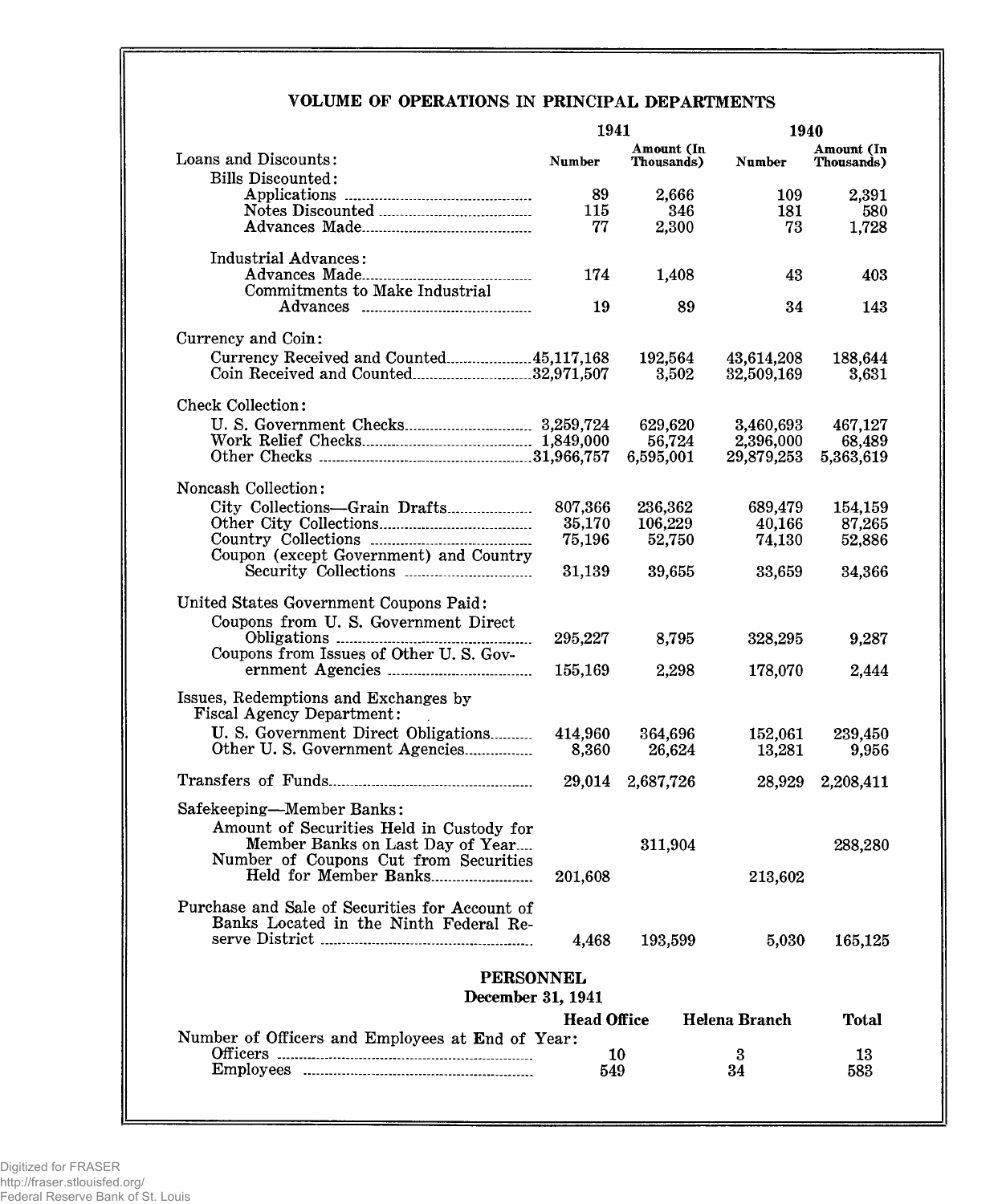## MEMBER BANKS

## NINTH FEDERAL RESERVE DISTRICT

| Number of Member Banks at end of Year:                                                                                     |                       | 1941                    | 1940  |
|----------------------------------------------------------------------------------------------------------------------------|-----------------------|-------------------------|-------|
|                                                                                                                            |                       | 364                     | 372   |
|                                                                                                                            |                       | 88                      | 88    |
|                                                                                                                            |                       | 452                     | 460   |
| Changes during the Year 1941:                                                                                              |                       |                         |       |
|                                                                                                                            |                       | 2                       |       |
|                                                                                                                            |                       | $\bf 2$                 |       |
|                                                                                                                            |                       | $\overline{\mathbf{4}}$ |       |
| National Banks Consolidated with Other National Banks                                                                      |                       | $\bf{0}$                |       |
| National Banks Succeeded by State Member Banks                                                                             |                       | 1                       |       |
| National Banks Succeeded by Nonmember State Banks                                                                          |                       | 5                       |       |
| National Banks Absorbed by Other National Banks                                                                            |                       | 1                       |       |
| National Banks Absorbed by Nonmember State Banks                                                                           |                       | 1                       |       |
| National Banks Absorbed by Member State Banks                                                                              |                       | 1                       |       |
|                                                                                                                            |                       | 1                       |       |
|                                                                                                                            |                       | $\mathbf{1}$            |       |
| State Member Banks Converted to National Banks                                                                             |                       | $\mathbf{1}$            |       |
|                                                                                                                            |                       | 12                      |       |
| Net Decrease in Number of Member Banks                                                                                     |                       | 8                       |       |
| State Banks which became Members during the Year 1941:                                                                     |                       |                         |       |
| Gwinn State Savings Bank, Gwinn, Michigan.                                                                                 |                       |                         |       |
| The Onida Bank, Onida, South Dakota                                                                                        |                       |                         |       |
| Number of Member Banks in each State or part of State, in the Ninth Federal Reserve Dis-<br>trict at the end of Year 1941: |                       |                         |       |
|                                                                                                                            | <b>National Banks</b> | <b>State Banks</b>      | Total |
|                                                                                                                            | 27                    | 14                      | 41    |
|                                                                                                                            | 186                   | 21                      | 207   |
|                                                                                                                            | 41                    | 25                      | 66    |
|                                                                                                                            | 45                    | 0                       | 45    |
|                                                                                                                            | 37                    | 23                      |       |
|                                                                                                                            |                       |                         | 60    |
|                                                                                                                            | 28                    | 5                       | 33    |
|                                                                                                                            | 364                   | 88                      | 452   |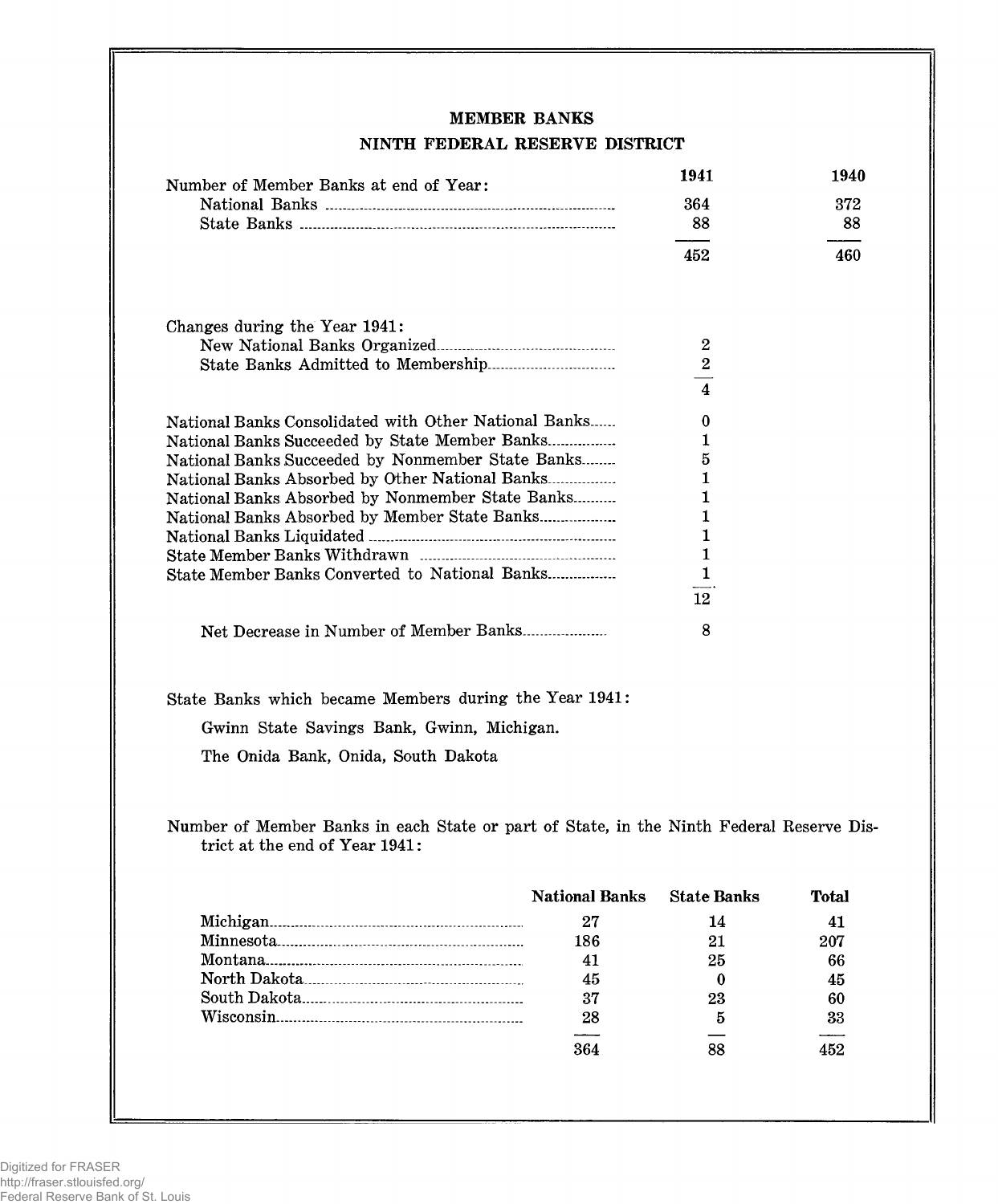## DESCRIPTION OF NINTH FEDERAL RESERVE DISTRICT

|                            |                   |         | <b>Land Area</b><br>(Square<br>Miles)<br>16,691 | 1940<br>Population<br>323,544 |
|----------------------------|-------------------|---------|-------------------------------------------------|-------------------------------|
|                            |                   |         |                                                 |                               |
| Counties of-               |                   |         |                                                 |                               |
| Alger                      | Keweenaw          |         |                                                 |                               |
| Baraga<br>Chippewa         | Luce<br>Mackinac  |         |                                                 |                               |
| Delta                      | Marquette         |         |                                                 |                               |
| Dickinson                  | Menominee         |         |                                                 |                               |
| Gogebic                    | Ontonagon         |         |                                                 |                               |
| Houghton<br>Iron           | Schoolcraft       |         |                                                 |                               |
|                            |                   |         |                                                 |                               |
|                            |                   |         | 80,009                                          | 2,792,300                     |
|                            |                   |         | 146,316                                         | 559,456                       |
|                            |                   |         | 70,054                                          | 641,935                       |
|                            |                   |         | 76,536                                          | 642,961                       |
|                            |                   |         | 23,273                                          | 582,770                       |
| Counties of-               |                   |         |                                                 |                               |
| Ashland                    | Lincoln           |         |                                                 |                               |
| <b>Barron</b>              | Oneida            |         |                                                 |                               |
| Bayfield<br><b>Buffalo</b> | Pepin<br>Pierce   |         |                                                 |                               |
| <b>Burnett</b>             | Polk              |         |                                                 |                               |
| Chippewa                   | Price             |         |                                                 |                               |
| Douglas<br>Dunn            | Rusk<br>St. Croix |         |                                                 |                               |
| Eau Claire                 | Sawyer            |         |                                                 |                               |
| Florence                   | Taylor            |         |                                                 |                               |
| Forest                     | Trempealeau       |         |                                                 |                               |
| Iron<br>La Crosse          | Vilas<br>Washburn |         |                                                 |                               |
|                            |                   |         |                                                 |                               |
|                            |                   |         | 412,879                                         | 5,542,966                     |
|                            |                   |         |                                                 |                               |
|                            |                   |         | NINTH FEDERAL RESERVE DISTRICT                  |                               |
|                            |                   |         |                                                 |                               |
|                            |                   |         |                                                 |                               |
|                            |                   |         |                                                 |                               |
|                            |                   |         |                                                 |                               |
|                            |                   | N. DAK. |                                                 | MICH.                         |
| MONT.                      |                   |         |                                                 |                               |
|                            |                   |         | WIS.<br>MINN.                                   |                               |
|                            |                   |         |                                                 |                               |
|                            |                   |         |                                                 |                               |
|                            |                   | S. DAK. |                                                 |                               |
|                            |                   |         |                                                 |                               |
|                            |                   |         |                                                 |                               |
|                            |                   |         |                                                 |                               |
|                            |                   |         |                                                 |                               |
|                            |                   |         |                                                 |                               |
|                            |                   |         |                                                 |                               |